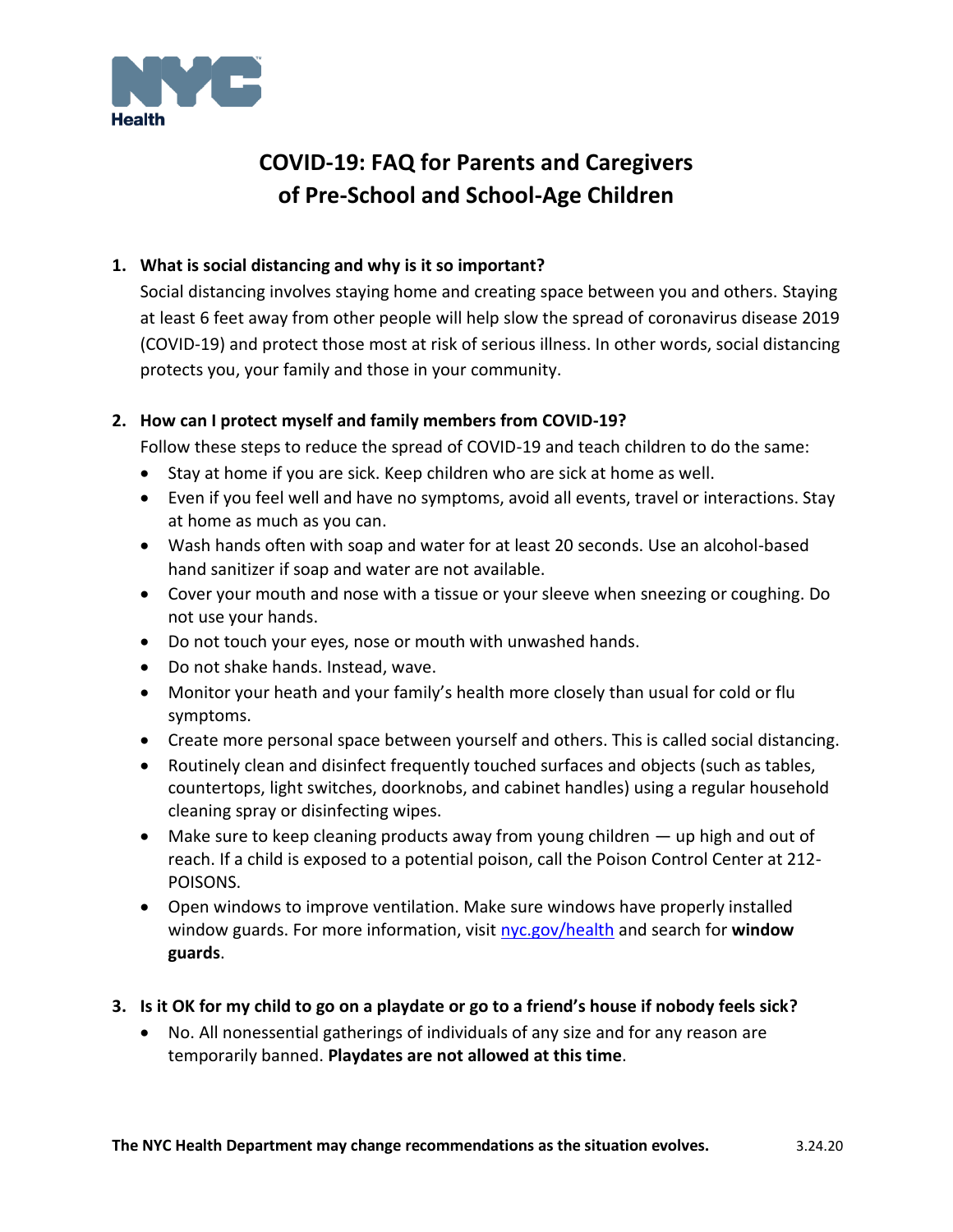

### **4. Where can we find child care if our child's school or child care center have closed?**

- If you must go out, seek care from a reliable family member or friend that is not sick. Avoid asking grandparents, other older adults, or people who have underlying health conditions (such as chronic lung disease, heart disease, diabetes, cancer or a weakened immune system), as they are most at risk for severe illness from COVID-19.
- Children of certain essential employees, such as first responders, health care professionals and others working to meet the public health and safety needs of the city, may be able to place children with the New York City Department of Education's Regional Enrichment Centers. For more information, visit [https://www.schools.nyc.gov/enrollment/enrollment-help/regional-enrichment-centers.](https://www.schools.nyc.gov/enrollment/enrollment-help/regional-enrichment-centers)

#### **5. Is it OK to spend time outdoors?**

- Yes. Go outdoors with your children the fresh air and change of scenery is good for you and them. But avoid activities that involve other children and families, as it is especially hard for children who love to hug, tag and tumble with friends, to keep a safe distance.
- It's important for health and well-being to have active time every day. Here are some steps you can take to keep children and adults active but safe:
	- o Continue to practice social distancing, keeping at least 6 feet between your family and others.
	- o Avoid contact sports and playgrounds. Engage in activities that allow social distancing, such as walking and bicycling.
	- o Use of playground equipment is not permitted at this time.
	- o Do not touch your eyes, nose or mouth with unwashed hands.
	- $\circ$  Carry hand sanitizer so that if you or other family members touch common surfaces like door handles and railings, you can clean your hands. Upon returning home, be sure to wash hands thoroughly with soap and water for at least 20 seconds.

#### **6. How should we talk to our children about COVID-19?**

- Try to keep information simple and remind them that many people are working hard to keep everyone safe and healthy.
- Give children information that is honest and accurate in a way that is appropriate for the age and developmental level of the child.
- Remain calm and reassuring. Remember children react to both what you say and how you say it. They pick up cues from the conversations you have with them and others.
- Make yourself available to listen and to talk. Let children know they can come to you when they have questions.
- Avoid language that might blame others and lead to stigma. Viruses can make anyone sick, regardless of race, ethnicity or country of origin. Avoid making assumptions about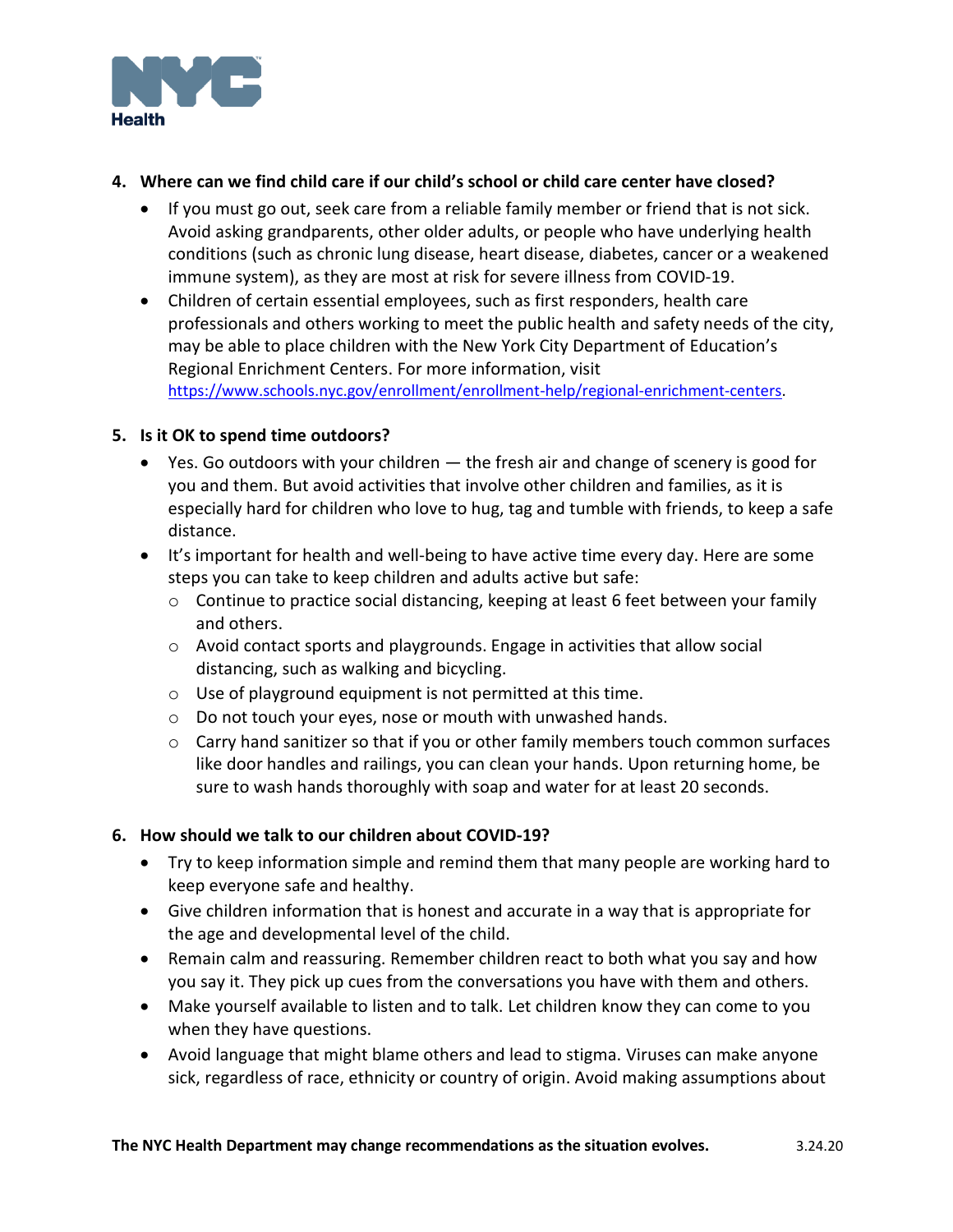

who might have COVID-19. Misinformation about COVID-19 can create fear and hatred that harms people and makes it harder to keep everyone healthy.

- Reduce the amount of exposure to media focused on COVID-19. Too much information on one topic can lead to anxiety.
- Talk to children about how some stories on COVID-19 on the internet and social media may be based on rumors and inaccurate information.

## **7. Can teens spend time together?**

- Talk to your teens to make sure they understand the importance of not gathering with friends at this time. Explain that staying at home and not spending time in groups will help slow the spread of COVID-19, protecting them, their family and friends, and our communities. Explain how social distancing is important, even if they and their friends feel healthy.
- Encourage teens to stay in touch with friends through phone, social media, and video chat apps.
- Encourage teens who are symptom-free and without underlying health conditions to spend time outdoors, while practicing social distancing.
	- o Walking, running, and bicycling are good examples of activities that do not require close contact with others or shared equipment.

#### **8. Is it OK to leave children home alone without supervision?**

- Each family needs to decide when it is appropriate to leave their child alone, as all children develop at their own rate with their own needs and abilities. Consider the child's maturity, comfort with the situation, their knowledge and ability, and the circumstances if they are left alone.
- Make sure that food is available for the child and that there is a way for them to reach you or another trusted adult.
- Ask a trusted neighbor who is not sick to check on children old enough to stay home alone. If possible, the neighbor should call the child instead of going to the door. Avoid asking neighbors who are older or who have underlying health conditions to watch children, as they are most at risk for severe illness from COVID-19.
- Remind children who are home alone that they should not have any visitors or leave the house, except for safe exercise (such as walking and biking at a distance from others).

## **9. How can you help your family cope with the stress of the COVID-19 outbreak?**

• The outbreak of COVID-19 may be stressful for you, the children you are caring for and your family. Fear and anxiety about a disease can cause strong emotions in adults and children. It is natural for you and your family to feel overwhelmed, sad, anxious and afraid, or to experience other symptoms of distress, such as trouble sleeping. It's important to support and protect children's emotional well-being.